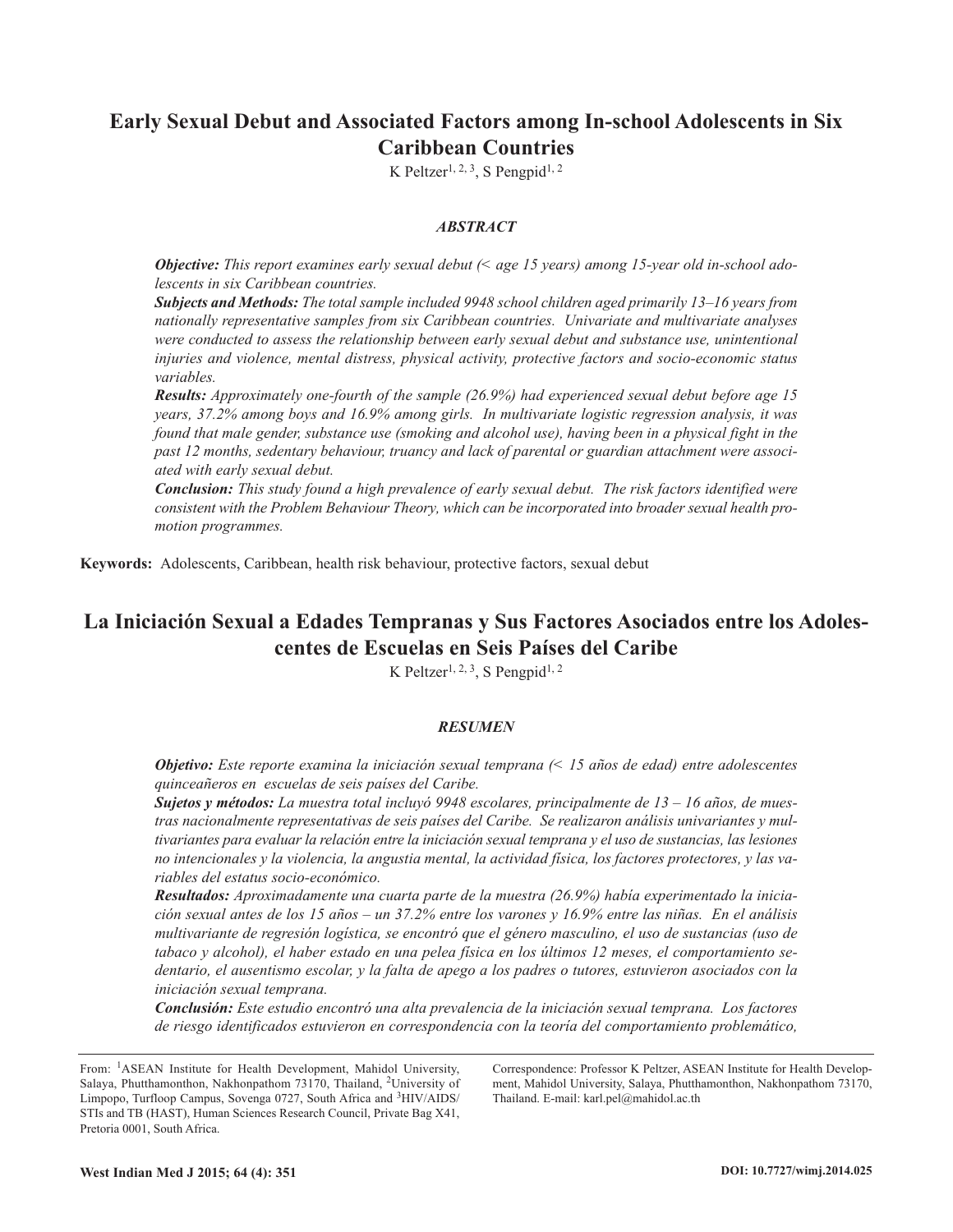*que puede ser incorporado en programas más amplios de promoción de la salud sexual.*

**Palabras claves:** Adolescentes, Caribe, conductas de riesgo de salud, factores protectores, iniciación sexual

#### **West Indian Med J 2015; 64 (4): 352**

## **INTRODUCTION**

Early sexual debut is associated with sexual risk behaviours and HIV infection (1, 2). Data from the English-speaking Caribbean Youth Health Survey in nine countries found that among sexually active in-school youth aged 10 to 18 years in 1997 to 1998, over half of boys and about a quarter of females reported that their sexual debut was ten years or younger; almost two-thirds reported their first sexual encounter before the age of 13 years (3). In a study among 15-year old school children in eight African countries, 27.3% had their sexual debut before age 15 years [38.1% boys and 15.8% girls] (4).

Factors associated with early sexual debut have been identified as follows: not living with both biological parents (5), lack of parental monitoring (5) and connectedness (6), having more advanced physical maturity (5), having more permissive attitudes toward sex (5, 7), alcohol use (5, 8), sexual risk behaviour (1, 9), unintended pregnancy (10), delinquency (5), violence (8), history of physical and sexual abuse (7), school problems (5) and (for girls) depressive symptoms (5).

The aim of this study is to investigate early sexual debut in Caribbean countries; to date, there has been very little recent research that has explored the determinants and risk factors of early sexual intercourse among adolescents.

#### **SUBJECTS AND METHOD**

#### **Sample and procedure**

This study involved secondary analysis of existing data from the Global School-Based Health Survey (GSHS) from six Caribbean countries (Antigua and Barbuda, Dominica, Grenada, Saint Lucia, Saint Vincent and the Grenadines, Trinidad and Tobago). Details and data of the GSHS can be accessed at http://www.who.int/chp/gshs/methodology/en/ index.html. The GSHS survey used a two-stage cluster sample design to collect data to represent all students in grades 6 to 10 in each country. At the first stage of sampling, schools were selected with probability proportional to their reported enrolment size. At the second stage, classes in the selected schools were randomly selected and all students in selected classes were eligible to participate irrespective of their actual ages. Students completed the self-administered questionnaire during one classroom period under the supervision of trained survey administrators and recorded their responses to each question on an answer sheet suitable for computerized scanning (11).

#### **Measures**

The GSHS 10 core questionnaire modules address the leading causes of morbidity and mortality among children and adults

worldwide: tobacco, alcohol and other drug use, dietary behaviours, hygiene, mental health, physical activity, sexual behaviours that contribute to HIV infection, other sexually transmitted infections and unintended pregnancy, unintentional injuries and violence, protective factors and respondent demographics (11).

## *Sexual behaviours that contribute to HIV infection, other sexually transmitted infections and unintended pregnancy*

The sexual behaviour items were "Have you ever had sexual intercourse?" "During your lifetime, with how many people have you had sexual intercourse?" "During the past 12 months, have you had sexual intercourse?" "The last time you had sexual intercourse, did you or your partner use a condom?" and "How old were you when you had sexual intercourse for the first time?" (11) In this study, sexual debut at 14 years or younger was used to define early sexual debut (12).

#### *Substance use variables*

Alcohol use: a) "During the past 30 days, on how many days did you have at least one drink containing alcohol."

Tobacco use: [1] smoking cigarettes [current smoking] (11).

Poverty: A measure of poverty was derived from a question reporting the frequency that a young person went hungry because there was not enough food at home in the past 30 days [most of the time or always] (11).

#### *Mental distress variables*

Loneliness: "During the past 12 months, how often have you felt lonely?" [most of the time or always]. Suicide ideation: "During the past 12 months, did you ever seriously consider attempting suicide?" [yes]. No close friends: "How many close friends do you have?" [0]. Anxious or worried: "During the past 12 months, how often have you been so worried about something that you could not sleep at night?" [most of the time or always] (11). The number of mental distress indicators was calculated by determining if students had 0, 1, 2, and 3 or 4 indicators (13).

#### *Unintentional injury and violence*

Being in a fight: "During the past 12 months, how many times were you in a physical fight?" [1 time to 12 or more times]. Bullied: "During the past 30 days, on how many days were you bullied?" [1 or 2 days to all 30 days]. "During the past 12 months, how many times were you seriously injured?" [one or more times]  $(11)$ .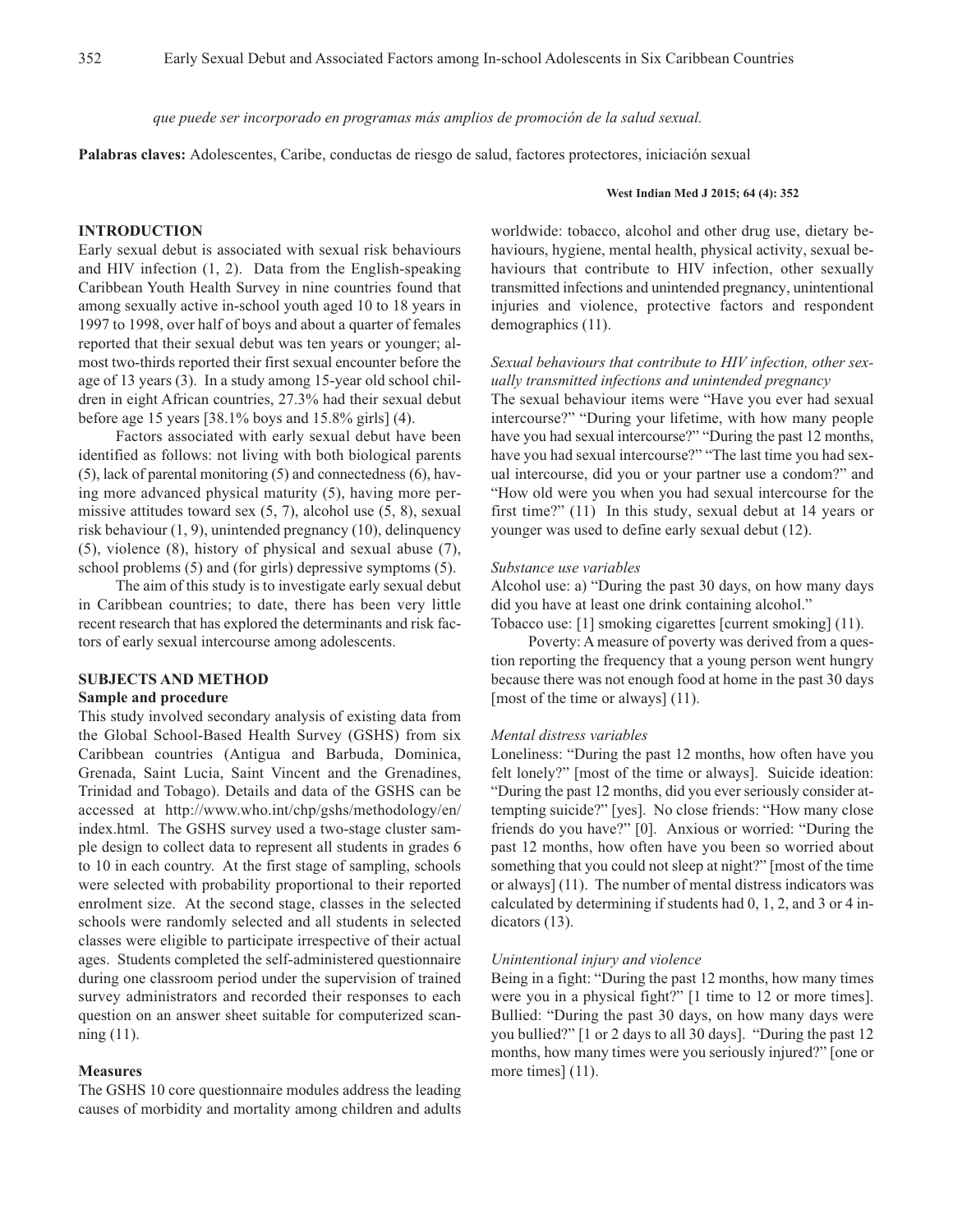## *Physical activity*

Leisure time physical activity: "During the past 7 days, on how many days were you physically active for a total of at least 60 minutes per day?" (Do not include your physical education or gym class) [7 days]. Leisure time sedentary behaviour. "How much time do you spend during a typical or usual day sitting and watching television, playing computer games, talking with friends, or doing other sitting activities" (Exclude when in school or doing homework) [3 or more hours a day] (11).

Truancy: "During the past 30 days, on how many days did you miss classes or school without permission?" [1 or 2 to 10 or more times] (11).

Peer support: "During the past 30 days, how often were most of the students in your school kind and helpful?" (11).

Lack of parental attachment. Parental attachment was assessed with three items. 1) Parental or guardian supervision: "During the past 30 days, how often did your parents or guardians check to see if your homework was done?" 2) Parental or guardian connectedness: "During the past 30 days, how often did your parents or guardians understand your problems or worries?" and 3) Parental or guardian bonding: "During the past 30 days, how often did your parents or guardians really know what you were doing with your free time?" Response options to these questions were from  $1 =$  never to  $5 =$  always (3). The three parental attachment items were reversed and added together to form a "lack of parental attachment index"; the Cronbach alpha of this index was 0.65 in this sample.

#### **Data analysis**

Data analysis was performed using Stata software version 11.0 (Stata Corporation, College Station, Texas, USA). This software has the advantage of directly including robust standard errors that account for the sampling design, *ie* cluster sampling owing to the sampling of school classes. In further analysis, the age of first sex variable recoded into two categories: early sexual debut (below 15 years) [1] and never sexual intercourse or first sex at 15 years [0]. Associations between substance use, economic status, mental distress, physical activity, protective factors and early sexual debut among school children were evaluated calculating odds ratios (OR). Logistic regression was used for evaluation of the impact of explanatory variables for early sexual debut (binary dependent variable). In the analysis, weighted percentages are reported. The reported sample size refers to the sample that was asked the target question. The two-sided 95% confidence intervals are reported. The *p*-value less or equal to 5% is used to indicate statistical significance. Both the reported 95% confidence intervals and the *p*-value are adjusted for the multi-stage stratified cluster sample design of the study.

## **RESULTS**

## **Sample**

The sample included 9948 students primarily from 13 to 16 years of age from Caribbean countries. There were slightly more male (50.4%) than female students (49.6%) and the majority of the students (75.10%) were in grades 7 to 9. Data from the different countries had been selected from 2007 to 2010 (Table 1). The overall response rate, a product of school and student response rates, varied from 67% in Antigua and Barbuda to 90% in Trinidad and Tobago.

#### **Early sexual debut and sexual risk behaviour**

In all, 26.9% of the adolescent school children reported early sexual debut; overall, this was significantly higher among boys than girls. School children from St Vincent and the Grenadines, Dominica and Grenada had the highest prevalence of early sexual debut, and adolescents from Trinidad and Tobago and St Lucia the least. One-third (33.6%) of the school children reported ever having sexual intercourse, which was also significantly higher in boys than in girls. Among the different ages, the age of first sex was highest among those who were 11 years and younger, followed by 13, 14, and 12 years. Overall, 19.5% of the school children reported having had two or more sexual partners during their lifetime, and among the sexually active, 76.7% reported condom use at last sex (Table 2).

|  | Table 1: Sample response rate and age distribution of students surveyed; GSHS 2007-2008 |  |
|--|-----------------------------------------------------------------------------------------|--|
|  |                                                                                         |  |

| Country             | <b>Survey</b><br><b>Survey</b><br>sample<br>vear |      | Overall<br>response<br>rate* | Age groups in years<br>$\frac{6}{2}$ |      |      |                                   | <b>Boys</b> in<br>final<br>sample | Mean age<br>of final<br>sample | Net primary<br>school enrolment<br>rate [WHO, 2013] |                         |
|---------------------|--------------------------------------------------|------|------------------------------|--------------------------------------|------|------|-----------------------------------|-----------------------------------|--------------------------------|-----------------------------------------------------|-------------------------|
|                     | n                                                |      | $\frac{0}{0}$                | $\leq$ 13 years                      |      |      | 14 years 15 years $\geq 16$ years | $\frac{0}{0}$                     | Mean                           | Male<br>$\frac{0}{0}$                               | Female<br>$\frac{0}{0}$ |
| Antigua and Barbuda | 1186                                             | 2009 | 67.0                         | 34.7                                 | 32.5 | 31.3 | 1.5                               | 51.5                              | 14.0                           | 87                                                  | 85                      |
| Dominica            | 1642                                             | 2009 | 84.0                         | 37.4                                 | 19.6 | 23.1 | 19.9                              | 51.2                              | 14.1                           | 96                                                  | 97                      |
| Grenada             | 1542                                             | 2008 | 78.0                         | 35.0                                 | 24.8 | 22.8 | 17.4                              | 44.9                              | 14.1                           | 96                                                  | 99                      |
| St Lucia            | 1276                                             | 2007 | 82.0                         | 35.7                                 | 24.2 | 25.3 | 15.4                              | 49.1                              | 14.1                           | 88                                                  | 88                      |
| St Vincent and the  |                                                  |      |                              |                                      |      |      |                                   |                                   |                                |                                                     |                         |
| Grenadines          | 1333                                             | 2007 | 84.0                         | 48.9                                 | 26.5 | 16.4 | 8.3                               | 47.3                              | 13.7                           | 100                                                 | 97                      |
| Trinidad and Tobago | 2969                                             | 2007 | 90.0                         | 31.0                                 | 22.6 | 27.1 | 9.2                               | 49.8                              | 14.2                           | 98                                                  | 97                      |
| All                 | 9948                                             |      |                              | 33.3                                 | 23.5 | 26.0 | 17.2                              | 49.0                              | 14.1                           |                                                     |                         |

\*Overall response rate – the product of school and the student response rate.

GSHS – Global School-Based Health Survey; WHO – World Health Organization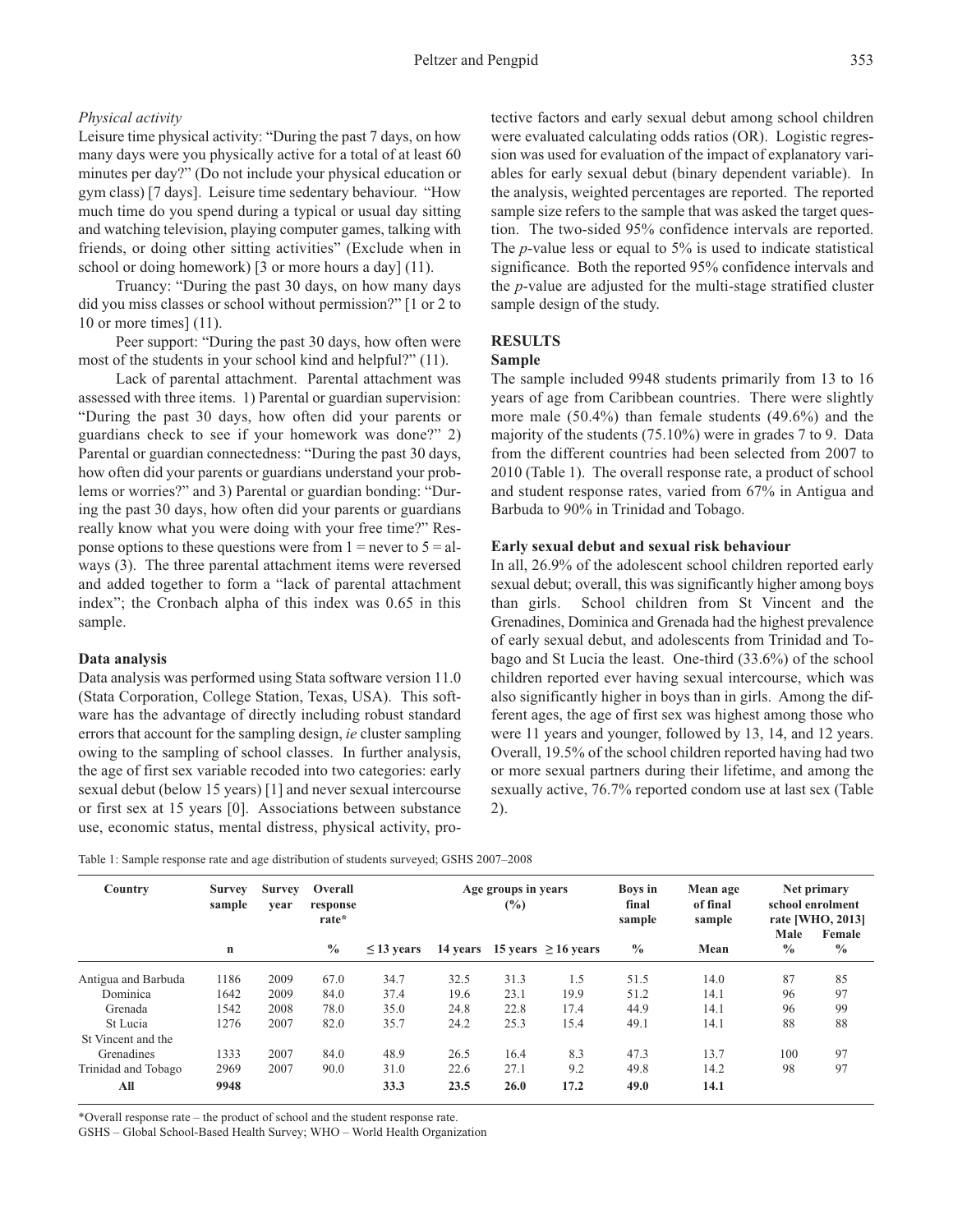| Country                       | Sex below 15 years |      |               |      |               |      |
|-------------------------------|--------------------|------|---------------|------|---------------|------|
|                               | All                |      | Male          |      | Female        |      |
|                               | $\frac{0}{0}$      |      | $\frac{0}{0}$ |      | $\frac{0}{0}$ |      |
| Antigua and Barbuda           |                    | 29.8 |               | 40.0 |               | 18.5 |
| Dominica                      |                    | 35.2 |               | 47.3 |               | 22.9 |
| Grenada                       |                    | 33.5 |               | 52.8 |               | 18.2 |
| St Lucia                      |                    | 26.1 |               | 40.2 |               | 14.9 |
| St Vincent and the Grenadines |                    | 33.5 |               | 54.4 |               | 14.9 |
| Trinidad and Tobago           |                    | 25.0 |               | 33.1 |               | 16.7 |
| <b>Total</b>                  |                    | 26.9 |               | 37.2 |               | 16.9 |
|                               | All                |      | Male          |      | Female        |      |
| Age of first sex (in years)   |                    |      |               |      |               |      |
| $\leq$ 11                     |                    | 11.0 |               | 17.5 |               | 4.6  |
| 12                            |                    | 4.5  |               | 6.7  |               | 2.4  |
| 13                            |                    | 5.9  |               | 7.7  |               | 4.3  |
| 14                            |                    | 5.5  |               | 5.3  |               | 5.6  |
| 15                            |                    | 4.1  |               | 4.0  |               | 5.3  |
| $\geq 16$                     |                    | 1.6  |               | 1.2  |               | 1.9  |
| Never had sex                 |                    | 67.4 |               | 57.6 |               | 76.8 |
| Two or more sex partners      |                    | 19.5 |               | 27.7 |               | 11.6 |
| Sex in past 12 months         |                    | 25.0 |               | 31.0 |               | 19.5 |
| Condom use at last sex        |                    | 76.7 |               | 67.8 |               | 84.4 |

### **Early sexual debut and associated factors**

In multivariate logistic regression analysis, it was found that male gender, substance use (smoking and alcohol use), having been in a physical fight in the past 12 months, sedentary behaviour, truancy and lack of parental or guardian attachment were associated with early sexual debut (Table 3).

### **DISCUSSION**

Among 9948 primarily 13 to 16-year old school children from six Caribbean countries, 26.9% had experienced sexual debut before age 15 years (and 11% before the age of 12 years). Similar high figures among school children were found in previous studies in Caribbean and African countries (3, 4).

Table 3: Univariate and multivariate logistic regression of early coital debut

|                                                   | All           | Male          | Female        | <b>Crude OR</b>        | <b>Adjusted OR</b>         |
|---------------------------------------------------|---------------|---------------|---------------|------------------------|----------------------------|
|                                                   | $\frac{0}{0}$ | $\frac{0}{0}$ | $\frac{0}{0}$ | (CI 95%) <sup>1</sup>  | (CI 95%)                   |
| Gender                                            |               |               |               |                        |                            |
| Female                                            |               |               |               | 1.00                   | 1.00                       |
| Male                                              |               |               |               | $2.90(2.24, 3.77)$ *** | $2.23$ $(1.65, 3.02)$ ***  |
| Poverty                                           | 6.3           | 6.4           | 6.1           | 1.28(0.93, 1.75)       |                            |
| Substance use                                     |               |               |               |                        |                            |
| Current smoking                                   | 9.3           | 11.0          | 7.6           | $4.75(3.46, 6.52)$ *** | $2.87(1.80, 4.55)$ ***     |
| Current alcohol use $(\geq 3$ days in past month) | 20.7          | 24.4          | 17.1          | $3.90(3.29, 4.63)$ *** | $2.02$ $(1.52, 2.69)$ ***  |
| <b>Mental distress</b>                            |               |               |               |                        |                            |
| $\boldsymbol{0}$                                  | 65.3          | 71.4          | 59.4          | 1.00                   | 1.00                       |
| 1                                                 | 23.7          | 21.0          | 26.3          | $1.35(1.04, 1.75)*$    | 1.19(0.83, 1.69)           |
| $2 - 4$                                           | 11.0          | 7.6           | 14.2          | $1.66(1.16, 2.37)$ **  | 1.23(0.77, 1.96)           |
| Unintentional injuries and violence               |               |               |               |                        |                            |
| In a physical fight                               | 41.9          | 54.9          | 29.1          | $2.85(2.39, 3.30)$ *** | $1.54(1.22, 1.95)$ ***     |
| Seriously injured                                 | 47.7          | 53.3          | 42.1          | $1.94(1.65, 2.28***$   | 1.19(0.88, 1.60)           |
| <b>Bullied</b>                                    | 22.8          | 24.1          | 21.5          | $1.24(1.04, 1.48)*$    | 0.98(0.75, 1.23)           |
| Physical activity                                 |               |               |               |                        |                            |
| At least 60 minutes daily                         | 27.2          | 33.7          | 21.0          | 1.04(0.85, 1.27)       |                            |
| Sedentary behaviour                               | 48.4          | 45.5          | 51.2          | $1.34(1.14, 1.57***$   | $1.31(1.05, 1.63)*$        |
| <b>Protective factors</b>                         |               |               |               |                        |                            |
| Truancy                                           | 24.8          | 30.3          | 19.3          | $3.71(3.00, 4.57)$ *** | $2.15(1.53, 3.03)$ ***     |
| Lack of peer support at school                    | 78.4          | 79.6          | 77.3          | $1.68(1.29, 2.20)$ *** | 1.44(0.93, 2.23)           |
| Lack of parental/guardian attachment              |               |               |               |                        |                            |
| $0-1$ (low)                                       | 35.2          | 35.1          | 35.4          | 1.00                   | 1.00                       |
| (medium)<br>2                                     | 27.6          | 26.9          | 28.4          | $1.93(1.51, 2.47)$ *** | 1.42(0.96, 2.09)           |
| 3<br>(high)                                       | 37.2          | 38.0          | 36.2          | $2.75(2.14, 3.52)$ *** | $1.21, 2.53$ <sup>**</sup> |

*\*p < 0.05, \*\*p < 0.01 \*\*\*p < 0.001*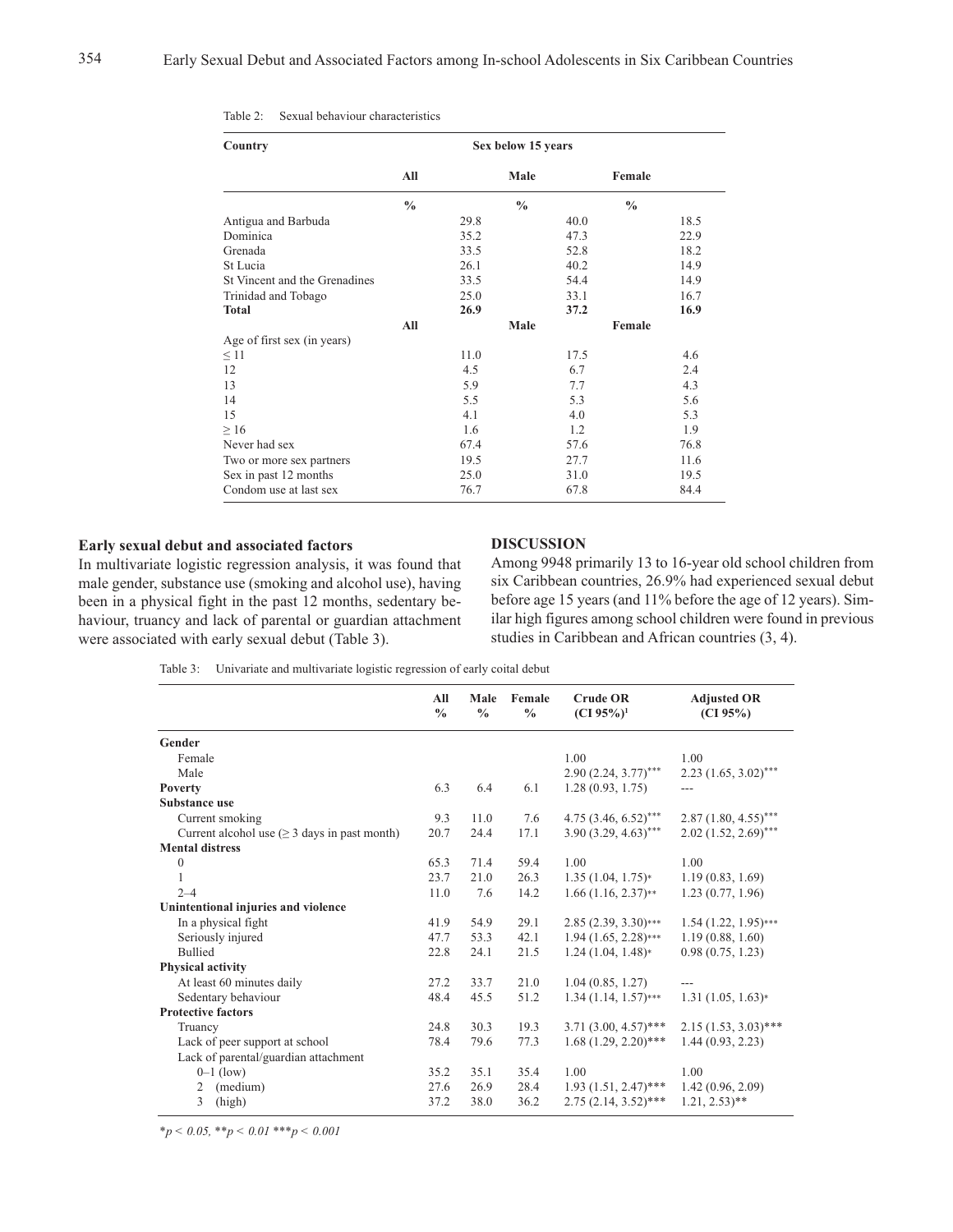Country variations in early sexual debut results (St Vincent and the Grenadines, Dominica and Grenada having the highest rates) constitute evidence that should be taken into consideration by national sexual health policy-makers to address the needs of adolescents (14). Gender differences in early sexual debut may be interpreted as reflecting traditional norms in Caribbean countries that allow or even encourage more freedom and sexual experiences for boys than for girls (15).

In agreement with other studies (5, 8), this study found that several problem behaviours (smoking, frequent alcohol use, having been in a physical fight and truancy) were found to be associated with early sexual debut. Ohene *et al* (8) found that health compromising behaviours cluster among Caribbean youth and that initiating sexual activity was a predictor of other risk behaviours, with the likelihood increasing among older adolescents. These findings seem to be consistent with the Problem Behaviour Theory (16), in which early onset of adolescent sexual behaviour is considered a behaviour with underlying influences that are shared with other problem behaviours. The clustering between sexual activity and various problem behaviours such as substance use, violence and truancy indicates that prevention programmes should broaden sexual health promotion and include these factors collectively in health interventions for early adolescents (13).

Further, the study found that lack of parental or guardian attachment was associated with early sexual debut. Similar findings were found in some previous studies (5, 6). In addition, in bivariate analysis, lack of peer support at school was associated with early sexual debut. Therefore, specific parenting programmes and interventions that strengthen young people's pro-social relationships can be promoted in reducing adolescent problem behaviours (17, 18). Moreover, this study found that sedentary behaviour was a risk for early sexual debut. Nelson and Gordon-Larsen (19) found among adolescents that relative to high TV/video viewers, the cluster of skaters/gamers was less likely to engage in the risk outcomes related to sex and other risk behaviours. Yet, the protective effect of physical activity in relation to early sexual debut was not found in this study. Mental distress, in bivariate analysis in this study, was found to be associated with early sexual debut, as was also found in some other studies (5).

#### **Limitations**

This study had several limitations. Firstly, the GSHS only enrols adolescents who are in school. School-going adolescents may not be representative of all adolescents in a country as the occurrence of sexual behaviour may differ between the two groups. The analysis was not restricted to the age group 15– 16 years and thus cannot give us the true prevalence of early sexual debut among younger study participants. As the questionnaire was self-completed, it is possible that some study participants may have misreported, either intentionally or inadvertently, on any of the questions asked. Intentional misreporting was probably minimized by the fact that study participants completed the questionnaires anonymously. Further, the

self-report of sexual behaviour should be interpreted with caution; it is possible that respondents under-reported sexual behaviour, especially females. A number of risk factors associated with early sexual debut found in other studies such as school problems, physical maturity, involvement in dating behaviour, attitudes toward sex, delinquency, history of physical and sexual abuse and characteristics of the sexual partner (5– 7) were not assessed and should be assessed in future studies. Furthermore, this study was based on data collected in a crosssectional survey. We cannot, therefore, ascribe causality to any of the associated factors in the study.

## **CONCLUSION**

The study found a high prevalence of early sexual debut among primarily 13–16-year olds from six Caribbean countries. The risk factors identified were consistent with the Problem Behaviour Theory in which early onset of adolescent sexual behaviour is shared with other problem behaviours. Prevention programmes should broaden sexual health promotion, including problem behaviour such as substance use, violence and truancy for boys and girls in the preteen years, before sexual debut.

## **ACKNOWLEDGEMENTS**

We acknowledge the World Health Organization (Geneva) and the Centers for Disease Control and Prevention (Atlanta) for making the data available for analysis, and the country coordinators fromAntigua and Barbuda (Cleo Clothilda Hampson), Dominica (Joan Henry), Grenada (Dr Christine La Grenade), St Lucia (Cyprian Yarde), St Vincent and the Grenadines (Patsy Wyllie) and Trinidad and Tobago (Lawrence Tobago), for their assistance in collecting the Global School-Based Student Health Survey data. We also thank the Ministries of Education and Health and the study participants for making the Global School Health Survey in the six Caribbean countries possible. The governments of the respective study countries and the World Health Organization did not influence the analysis nor did they have an influence on the decision to publish these findings.

#### **REFERENCES**

- 1. Pettifor A, O'Brien K, Macphail C, Miller WC, Rees H. Early coital debut and associated HIV risk factors among young women and men in South Africa. Int Perspect Sex Reprod Health 2009; **35:** 82–90.
- 2. Pettifor AE, van der Straten A, Dunbar MS, Shiboski SC, Padian NS. Early age of first sex: a risk factor for HIV infection among women in Zimbabwe. AIDS 2004; **18:** 1435–42.
- 3. Halcón L, Blum RW, Beuhring T, Pate E, Campbell-Forrester S, Venema A. Adolescent health in the Caribbean: a regional portrait. Am J Public Health 2003; **93:** 1851–7.
- 4. Peltzer K. Early sexual debut and associated factors among in-school adolescents in eight African countries. Acta Paediatrica 2010; **99:** 1242– 7.
- 5. Zimmer-Gembeck MJ, Helfand M. Ten years of longitudinal research on U.S. adolescent sexual behavior: developmental correlates of sexual intercourse, and the importance of age, gender and ethnic background. Developmental Review 2007; **28:** 153–224.